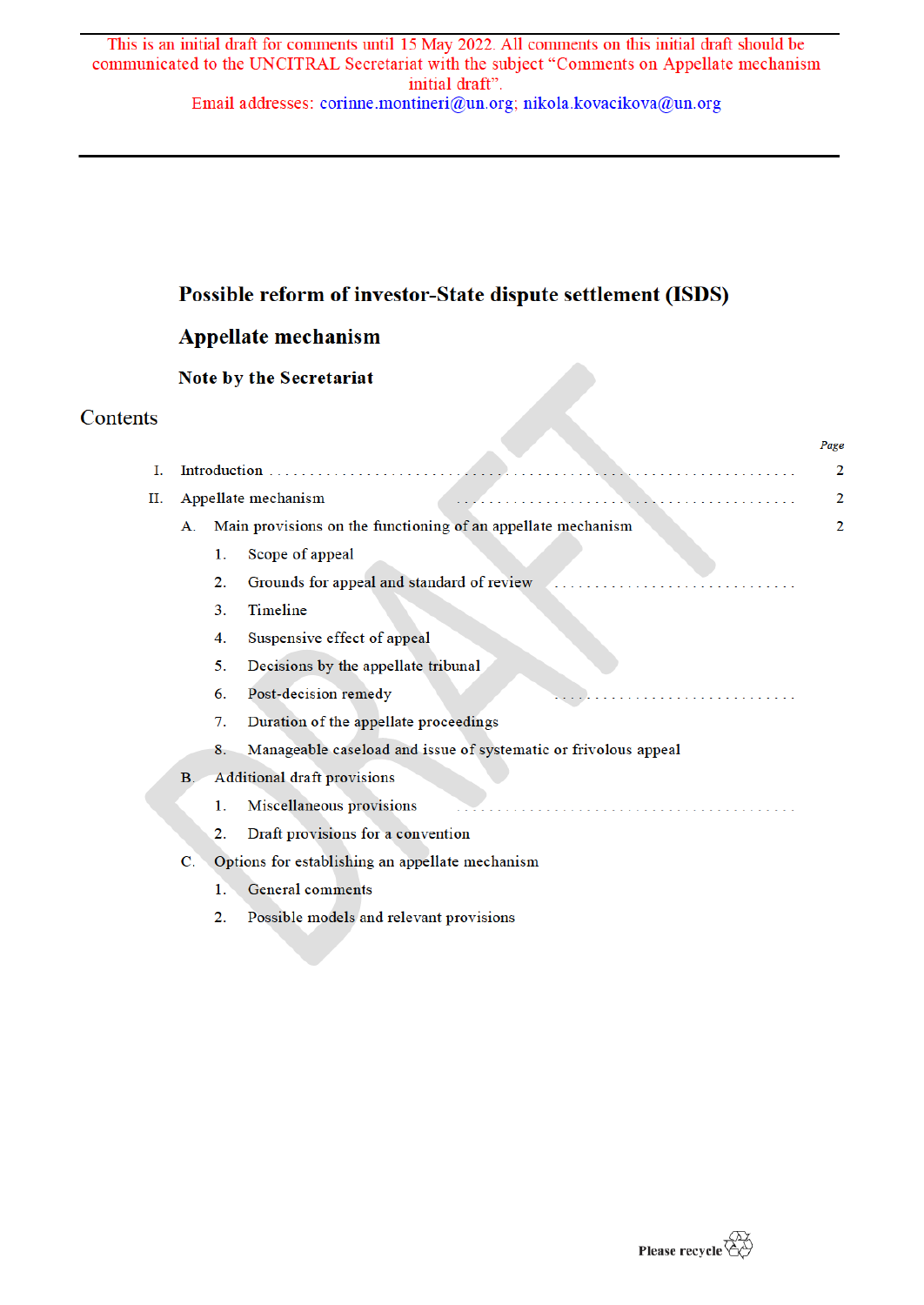## **I. Introduction**

1. At its resumed thirty-eighth session, in January 2020, the Working Group undertook a preliminary consideration of the main elements of a possible appellate mechanism with the goal of clarifying, defining and elaborating such option, without prejudice to any delegations' final position<sup>1</sup> (A/CN.9/1004/Add.1, paras. 16-51). At its fortieth session, in February 2021, the Working Group continued its deliberations on the basis of draft provisions on an appellate mechanism, including issues regarding the enforcement of decisions that would be rendered through a standing mechanism. The Working Group requested the Secretariat to undertake further preparatory work on these matters  $(A/CN.9/1050,$  para. 113).

Accordingly, this Note contains provisions addressing the main elements of the functioning and establishment of a possible appellate mechanism. Further insights on the issue of enforcement of decisions resulting from a standing mechanism, including an appellate mechanism, are contained in documents [*reference to be included*] (addressing general questions) and [*reference to be included*] (reproducing a note on the topic by the ICSID Secretariat). Document [*reference to be included*] elaborates on the financial aspects of establishing an appellate mechanism in the form of a permanent body.

3. This Note was prepared with reference to a broad range of published information on the topic,<sup>2</sup> and does not seek to express a view on the possible reform options, which is a matter for the Working Group to consider.

## **II. Appellate mechanism**

4. At its resumed thirty-eighth session, in January 2020 the Working Group had noted that the various components of an appellate mechanism were interrelated and would need to be considered, whatever form such mechanism might take – ad hoc appeal mechanism, a permanent stand-alone appellate body, or an appeal mechanism as the second tier of a standing court (all these various possible form options are referred to as "appellate mechanism"; the panel of ISDS appellate tribunal members is referred to as "appellate tribunal") (A/CN.9/1004/Add.1, paras. 16 and 25). It had also indicated that the objectives of avoiding duplication of review proceedings and further fragmentation as well as of finding an appropriate balance between the possible benefits of an appellate mechanism and any potential costs should guide the work (A/CN.9/1004/Add.1, para. 24). The draft provisions in section A below are based on the deliberations of the Working Group at its fortieth session, in February 2021 (A/CN.9/1050, paras. 63-114).

<sup>&</sup>lt;sup>1</sup> By way of background information, the suggestion for the establishment of an appellate mechanism is contained in various proposals submitted by Governments in preparation for the deliberations on reform options: A/CN.9/WG.III/WP.159/Add.1, Submission from the European Union and its Member States (Appellate body); A/CN.9/WG.III/WP.161, and A/CN.9/WG.III/WP.198, Submissions from the Government of Morocco (Prior scrutiny of the award and standing appellate mechanism); A/CN.9/WG.III/WP.163, Submission from the Governments of Chile, Israel and Japan (Treaty-specific appellate review mechanism); A/CN.9/WG.III/WP.175, Submission from the Government of Ecuador (Standing review and appellate mechanisms); A/CN.9/WG.III/WP.177, Submission from the Government of China (Stand-alone appellate mechanism); the reform option is also discussed in A/CN.9/WG.III/WP.176, Submission from the Government of South Africa and A/CN.9/WG.III/WP.180, Submission from the Government of Bahrain; A/CN.9/WG.III/WP.188, Submission from the Government of Russia; A/CN.9/WG.III/WP.195, Submission from the Government of Morocco.

<sup>&</sup>lt;sup>2</sup> See the list of publications contained in document A/CN.9/WG.III/WP.202, (footnote 2); see also bibliographic references published by the Academic Forum, available at the UNCITRAL website, Working Group III, Additional resources, at https://uncitral.un.org/en/library/online\_resources/investor-state\_dispute and www.jus.uio no/pluricourts/english/projects/leginvest/academic -forum/.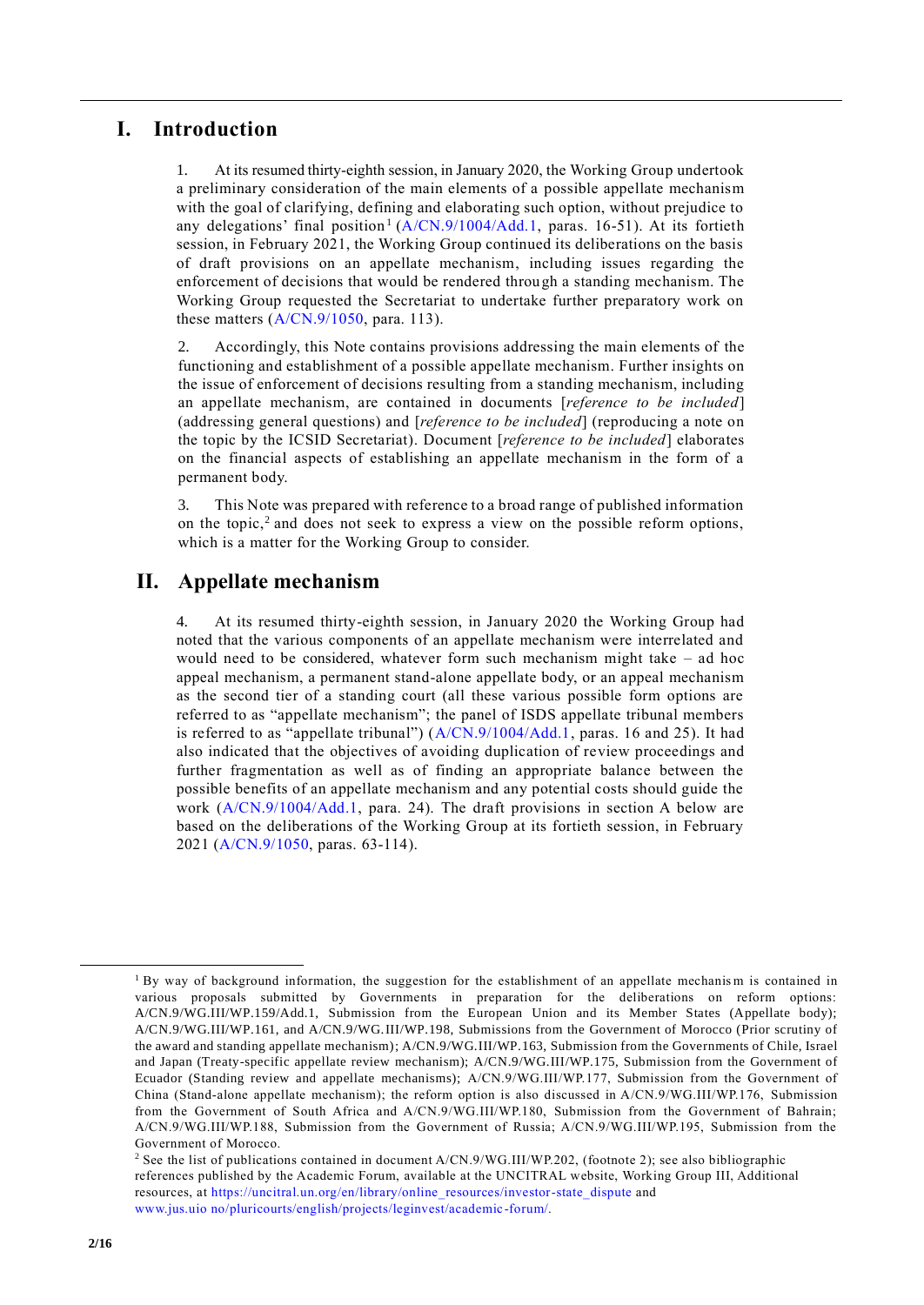## **A. Main provisions on the functioning of an appellate mechanism**

### **1. Scope of appeal**

5. The Working Group may wish to consider the scope of appeal, including which disputes and types of decisions could be subject to appeal.

#### *Draft provision 1*

*1. Decisions by first-tier tribunal[s] that are final and that settle an international investment dispute are subject to appeal to the appellate tribunal.* 

*2.* Option 1*: Decisions whereby [a][the] first-tier tribunal upholds or declines its own jurisdiction are also subject to appeal. If the first-tier tribunal upholds its jurisdiction, the decision is subject to appeal after the final decision on merits is rendered.*

Option 2*: Decisions whereby [a][the] first-tier tribunal upholds or declines its own jurisdiction are also subject to appeal. If the first-tier tribunal rules as a preliminary question on its own jurisdiction and upholds it, any party may request the appellate tribunal to review the matter; while such a request is pending,* 

*Sub-option 1: the first-tier tribunal may continue the proceedings and make [an award][a decision].*

*Sub-option 2: the first-tier tribunal shall stay the proceedings until a decision is made by the appellate tribunal.*

#### *Comments on draft provision 1*

*(i) Decisions*

- *Final decisions*

6. Paragraph 1 reflects the suggestion that final decisions, on either merits or jurisdiction, are subject to appeal (A/CN.9/1050, paras. 86, 87 and 113; A/CN.9/1004/Add.1, para. 55). Article 1 refers to "decisions" by first-tier tribunal(s) and does not address the form of such decisions (an award or any other form). It does not differentiate either on whether the first-tier tribunal would be an arbitral tribunal under the ICSID or non-ICSID framework, or a permanent first instance multilateral court (if one were to be established).

- *Decisions on jurisdiction*

7. Paragraph 2 includes options on appeal of decisions on jurisdiction, taking into account various aspects including when such an appeal could be made, its effect on the first-tier proceedings, and the circumstances under which appeal would be allowed. A wide range of views were expressed in the Working Group, including on whether the first-tier tribunal should stay or continue the proceedings when appeal on a decision on jurisdiction was pending and on whether the appellate tribunal could overturn a decision by the first-tier tribunal stating that it does not have jurisdiction (A/CN.9/1050, para. 87; see also A/CN.9/1004/Add.1, para. 33). Draft provision 1(2) contains different options covering decisions declining jurisdiction over the entirety of the dispute or with respect to certain parts, aimed at reflecting the divergent views expressed.

- Option 1 provides that an appeal could be made only after the final decision on the merits so as to ensure that the appellate tribunal would be presented with the full record of the case before rendering its decision; noteworthy on this matter is the Annex of the 2004 Discussion paper on Possible Improvement of the Framework for ICSID Arbitration, which provides that "to avoid discrepancies of coverage between ICSID and non - ICSID cases, the Appeals Facility Rules might either provide that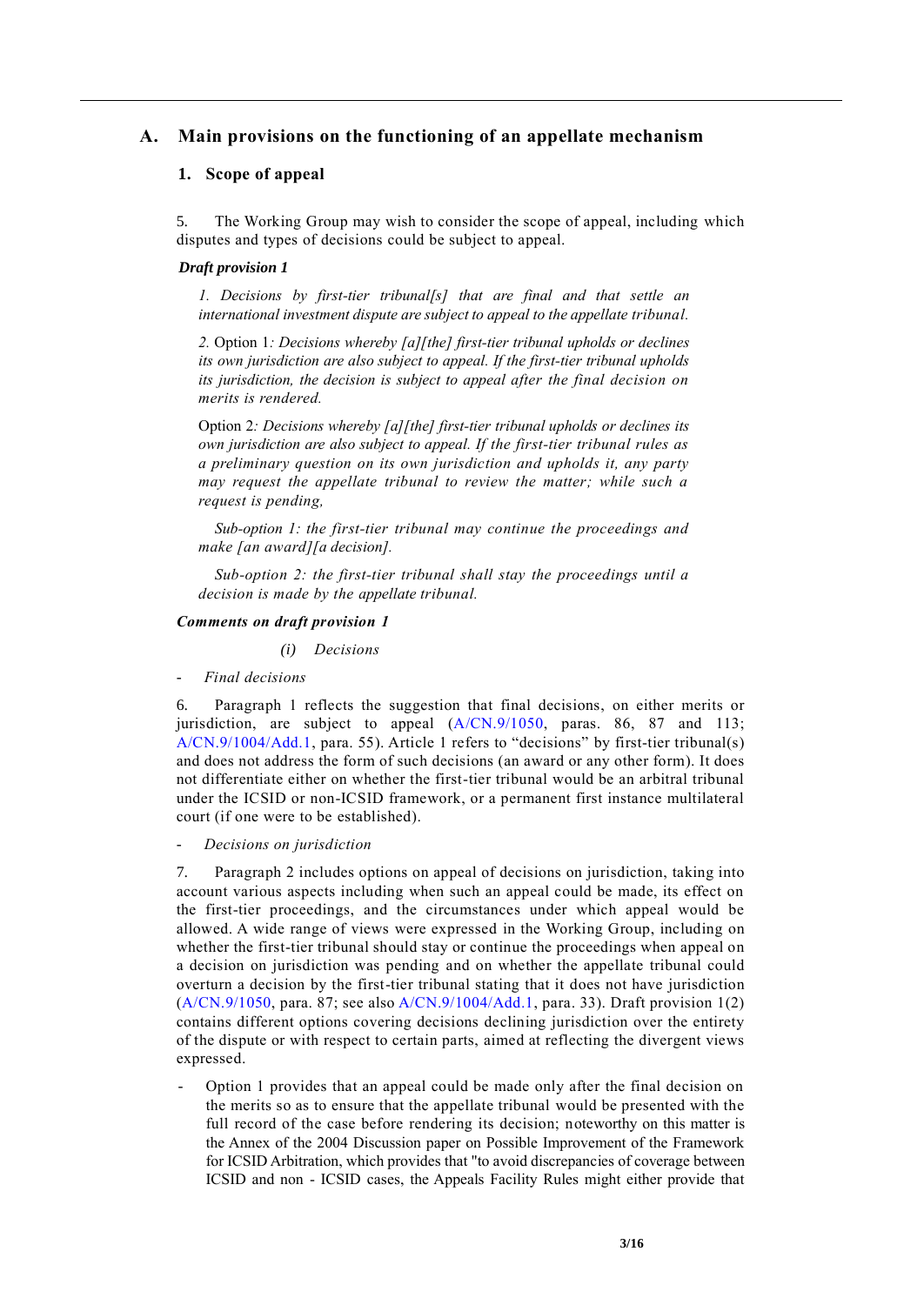challenges could in no case be made before the rendition of the final award or allow challenges in all cases in respect of interim awards and decisions."<sup>3</sup>

- Option 2 provides that an appeal could be made at an early stage of the first-tier proceedings (A/CN.9/1004/Add.1, para. 33).<sup>4</sup> It contains two sub-options, addressing the question whether the proceedings at first-tier should continue or be stayed, in particular in light of the cost involved under either option.

8. The Working Group may wish to note that the question of possible parallel procedures to challenge decisions on jurisdiction (both under the equivalent, in the domestic arbitration law, of article 16 of the Model Law and under an appellate mechanism) is addressed in the documents referred to in para. 2 above.

- *Ancillary question*

9. The Working Group may wish to consider whether decisions on admissibility of a claim by a first-tier tribunal should be mentioned specifically or whether they are deemed sufficiently covered by the reference in the comments to decisions "on the merits".

10. The Working Group may also wish to consider whether draft provision 1 should be expanded to also clarify whether interim decisions are appealable (for instance, a decision upholding liability but deferring quantum to a later stage). In that light, it may wish to consider how to address decisions addressing part of the dispute, for instance, a decision upholding jurisdiction on some claimants or claims and denying jurisdiction on some other claimants or claims. For instance, if a decision declines jurisdictions over an investor (but upholds it over a different investor), it should be considered whether the aggrieved investor should be able to appeal the decision immediately as the decision is final. The Working Group may wish to consider whether partial decisions regarding claims, for instance a decision declining jurisdiction over certain claims only, could be appealed immediately or only with the final decision that terminates the proceedings.

#### *(ii) Type of disputes*

11. Article 1 provides an indication of the type of disputes that falls under the scope of the appellate mechanism. Reference is made in paragraph 1 to "an international investment dispute". The text is aligned with wording used in other standards under preparation, such as the draft code of conduct for adjudicators in international investment disputes (A/CN.9/1086, paras. 32-43). The Working Group may wish to consider that the appellate mechanism may also operate outside the context of treaty-based ISDS, such as where the basis for jurisdiction would be an investment law or an investment contract with an element of internationality (A/CN.9/1050, para. 88; see also A/CN.9/1004/Add.1, para. 56).

#### **2. Grounds for appeal and standard of review**

12. The Working Group noted that, given their impact on the effective operation of any appellate mechanism, the grounds for appeal and the standard of review ought to be clearly defined. It was also pointed out that the aim should be to keep the appellate mechanism simple, so that it would be accessible to all users, including small- and medium-sized enterprises (A/CN.9/1050, para. 63). In that light, the Working Group may wish to consider the following draft provision addressing the scope and standard of review of an appellate mechanism (A/CN.9/1050, paras. 64-84 and 113).

<sup>&</sup>lt;sup>3</sup> Discussion Paper on Possible Improvement of the Framework for ICSID Arbitration, prepared by the ICSID Secretariat (22 October 2004), "Annex - Possible Features of an ICSID Appeals Facility", para. 8. More generally, in the ICSID context, no decision can be subject to annulment – it is only once the (final) award is issued that an annulment can be raised, and then only on the basis of a ground stipulated in Art  $52(1)(a) - (e)$ .

<sup>4</sup> In certain systems, it is not possible to challenge positive jurisdictional decisions until the final award while in others, decisions on jurisdictions must be challenged immediately.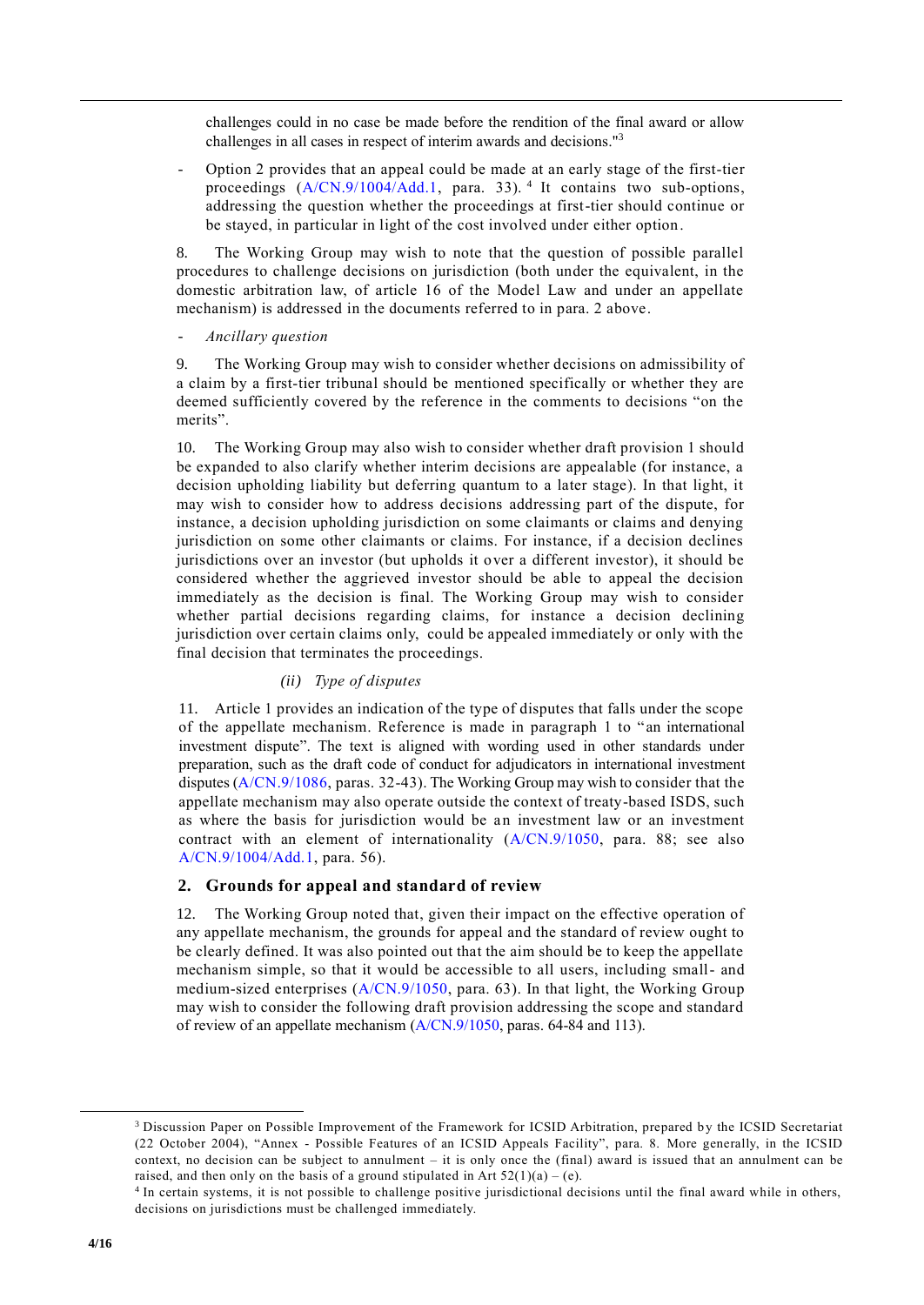#### *Draft provision 2*

*A disputing party may appeal a decision on the ground that:*

- *(a) The first-tier tribunal made an error in the application or interpretation of the law;*
- *(b) The first-tier tribunal made a manifest error in the assessment of the facts;*
- *(c) [The first-tier tribunal made an error in the assessment of damages, including calculation errors];*
- *(d) Any of the first-tier tribunal members lacked impartiality or independence or the tribunal was improperly appointed or constituted;*
- *(e) The first-tier tribunal wrongly accepted or denied jurisdiction;*
- *(f) The first-tier tribunal ruled beyond the claims submitted to it;*
- *(g) There has been a serious departure from a fundamental rule of procedure*.

#### *Comments on draft provision 2*

#### *(i) Errors of law, fact, damages*

13. Draft provision 2(a) refers to "error in the application or interpretation of the law" without any reference to specific standards in investment treaties (A/CN.9/1050, para. 66; see also A/CN.9/1004/Add.1, paras. 26 and 27). The Working Group may wish to confirm that "an error in the application of the law to the facts of a case" would be considered as covered under this provision.

14. Draft provision 2(b) refers to "manifest error in the assessment of the facts", without listing examples of appreciation of facts  $(A/CN.9/1050, \text{para. } 113)$ . It reflects the preference expressed in the Working Group for a higher standard of review to ensure appropriate deference to the first-tier tribunal (A/CN.9/1050, para. 67; see also A/CN.9/1004/Add.1, para. 28).

15. The Working Group may wish to note that the following provision in the previous draft has been deleted, as requested: "The appellate body may also undertake a review of errors of law or fact in exceptional circumstances, to the extent they are not covered under paragraph 1 (a) and (b)."

16. Draft provision 2(c) addresses error in the assessment of damages, including error in the calculation of compensation based on (i) the suggestion that valuation techniques and their application should be included explicitly in the scope of review, possibly as a separate provision, as they are critical in ISDS; and (ii) the divergence of views regarding whether an error in the assessment of damages might constitute an error of law or of fact (A/CN.9/1050, para. 72; see also A/CN.9/1004/Add.1, para. 28). The Working Group may wish to note that appeal mechanisms usually refer to errors of law or of fact, and no reference is found to a separate category. The assessment of damages includes applying the law and establishing the facts related to damages. Hence, complaints about damages would necessarily fall either under subparagraph (a) or under (b). The Working Group may wish to consider whether a third category might create confusion and overlaps. In addition, it may be noted that calculation errors are typically remedied in rectification proceeding.

#### *(ii) Standard of review*

17. With respect to the standard of review, draft provision 2 limits the instances of appeal to errors of law and "manifest" errors of fact, thereby according some degree of deference to the findings of the first-tier tribunals (A/CN.9/1050, paras. 64-67; see also A/CN.9/1004/Add.1, para. 29).

18. "Manifest" error is used to determine whether an error of fact existed and was patent and obvious, such as dishonest testimony by a key witness or the failure to take account of an important exhibit, and whether it possibly also had an influence on the outcome of the decision by the first-tier tribunal. Such standard is based on the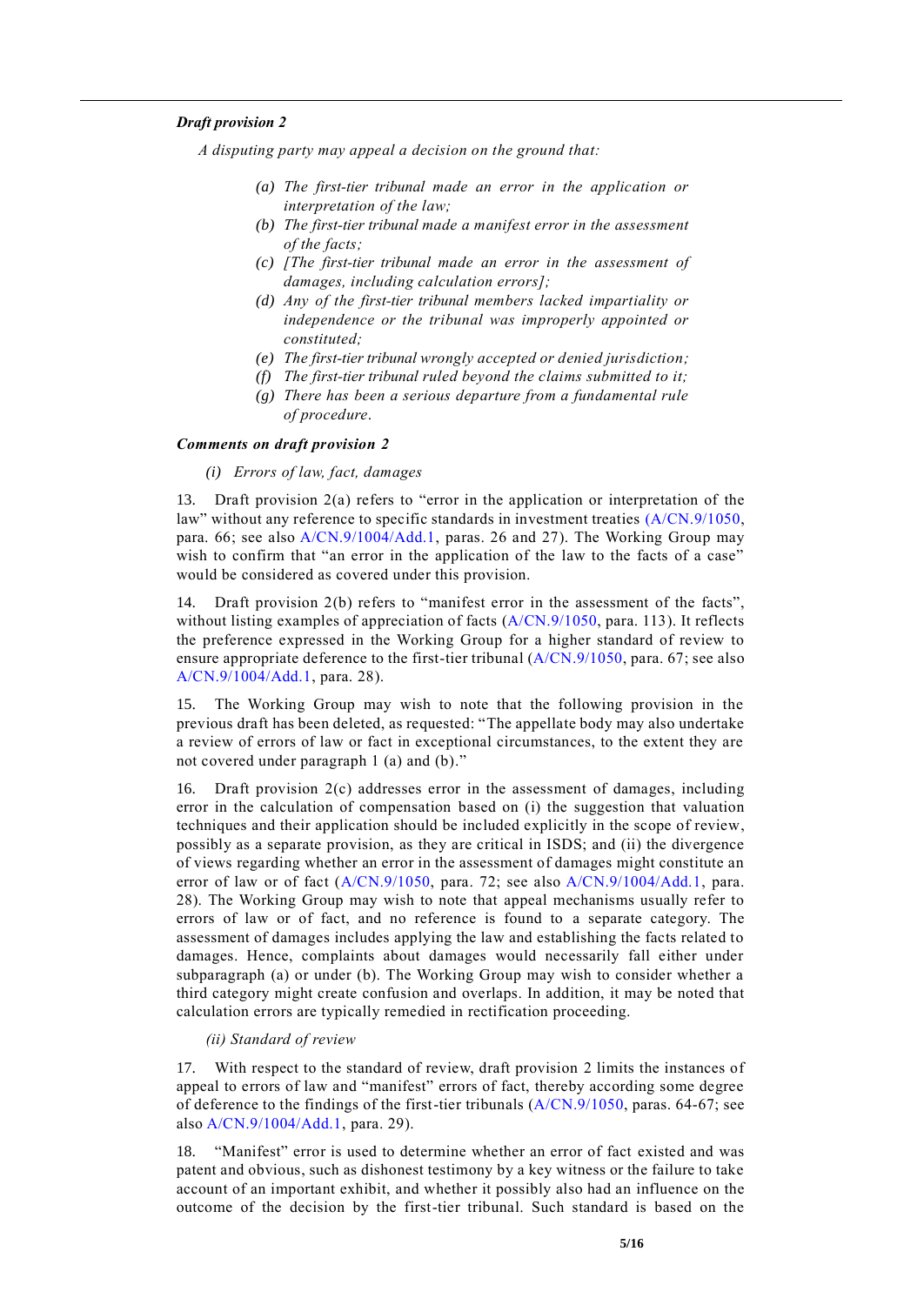proposition that the first-tier tribunal heard the testimony and has the best understanding of the evidence. Thus, the first-tier tribunal receives substantial deference. Limiting re-litigation of "manifest" errors of fact might also serve to reduce costs and delays.

19. The word "manifest" is commonly interpreted as meaning unambiguous and uncontroversial. For instance, in the context of Rule 41(5) of the ICSID Arbitration Rules on the early dismissal of claims without legal merit, arbitral tribunals have repeatedly interpreted the word manifest as requiring the requesting party to establish its objection clearly and obviously, with relative ease and despatch. Tribunals have also specified that the exercise could be complicated but never difficult.<sup>5</sup> In the context of "manifest errors of fact", the error should be obvious or plain on its face, and the appellate tribunal should not need to undertake a complex analysis to conclude that such an error exists.<sup>6</sup>

### *(iii) Grounds for annulment and setting aside*

20. Draft provisions 2(d) to (g) aim at covering grounds for annulment found in article 52 of the Convention on the Settlement of Investment Disputes between States and Nationals of Other States ("ICSID Convention") and those under national arbitration law for non-ICSID investment arbitrations (such as those under Article 34 of the UNCITRAL Model Law on International Commercial Arbitration ("Model Law"), which closely reflect the grounds for refusal of recognition and enforcement under article V the Convention on the Recognition and Enforcement of Foreign Arbitral Awards, 1958 (the "New York Convention"), with adjustments. <sup>7</sup> An important question from the point of view of procedural efficiency is how to ensure that existing annulment or setting aside procedures would not apply alongside an appellate mechanism so as to avoid overlap. This question is addressed under draft provision 3 below. An alternative to draft provision  $2(d)$  to  $(g)$  would be to refer to Article 52 ICSID Convention and to the annulment grounds existing under the applicable law of the country of the seat where the decision is made. However, spelling out grounds that are considered to be applicable in an investment treaty context and therefore providing autonomous formulations crafted from a transnational viewpoint might be a preferable approach for the sake of clarity and certainty.

21. The Working Group may wish to note that ground (f) does not address the situation where a tribunal has failed to decide one of the claims as the usual remedy in such a situation would be to request a supplemental or additional decision from the ISDS tribunal. Alternatively the ground that "the Tribunal has failed to decide one of the claims" could be provided only where the remedy of supplemental award or decision is lacking.

22. The Working Group may wish to consider whether draft provision  $2(g)$  is sufficiently broad to encompass all most serious procedural violations, including violation of the right to be heard, equal treatment of the parties, and other such procedural rights.

## *(iv) New facts*

23. With regards to facts discovered or arising after the decision of the first-tier tribunal is rendered, it may be noted that such a ground would aim at "revision" which is a different remedy that is subject to strict conditions and must be available much

<sup>5</sup> See e.g., Trans-Global Petroleum, Inc. v. The Hashemite Kingdom of Jordan, ICSID Case No. ARB/07/25, Decision on the Respondent's Objection under Rule 41(5) of the ICSID Arbitration Rules, 12 May 2008, para. 88.

<sup>6</sup> See e.g., Eskosol S.p.A. in liquidazione v. Italian Republic, ICSID Case No. ARB/15/50, Decision on Respondent's Application under Rule 41(5), 20 March 2017, para. 41.

<sup>&</sup>lt;sup>7</sup> The Working Group may wish to note the grouping of provisions in the ICSID Convention and New York Convention, as follows: paragraph 2(a) covers article  $52(1)(a)$  of the ICSID Convention and article 34 (2)(a)(ii) of the Model Law; paragraph 2(b) covers article 52(1)(b) of the ICSID Convention and article 34 (2)(a)(iii) of the Model Law; paragraph 2(c) covers article  $52(1)(c)$  of the ICSID Convention; paragraph 2(d) covers article  $52(1)(d)$  of the ICSID Convention; paragraph 2(e) covers article 52(1)(e) of the ICSID Convention. paragraph 3 contains grounds applicable where the first instance tribunal has been constituted on the basis of an arbitration agreement: paragraph  $3(a)$  covers article  $34 (2)(a)(ii)$  of the Model Law; paragraph 3(b) covers article 34 (2)(a)(i) of the Model Law; and paragraph 3(c) covers article 34 (2)(a)(iv) of the Model Law.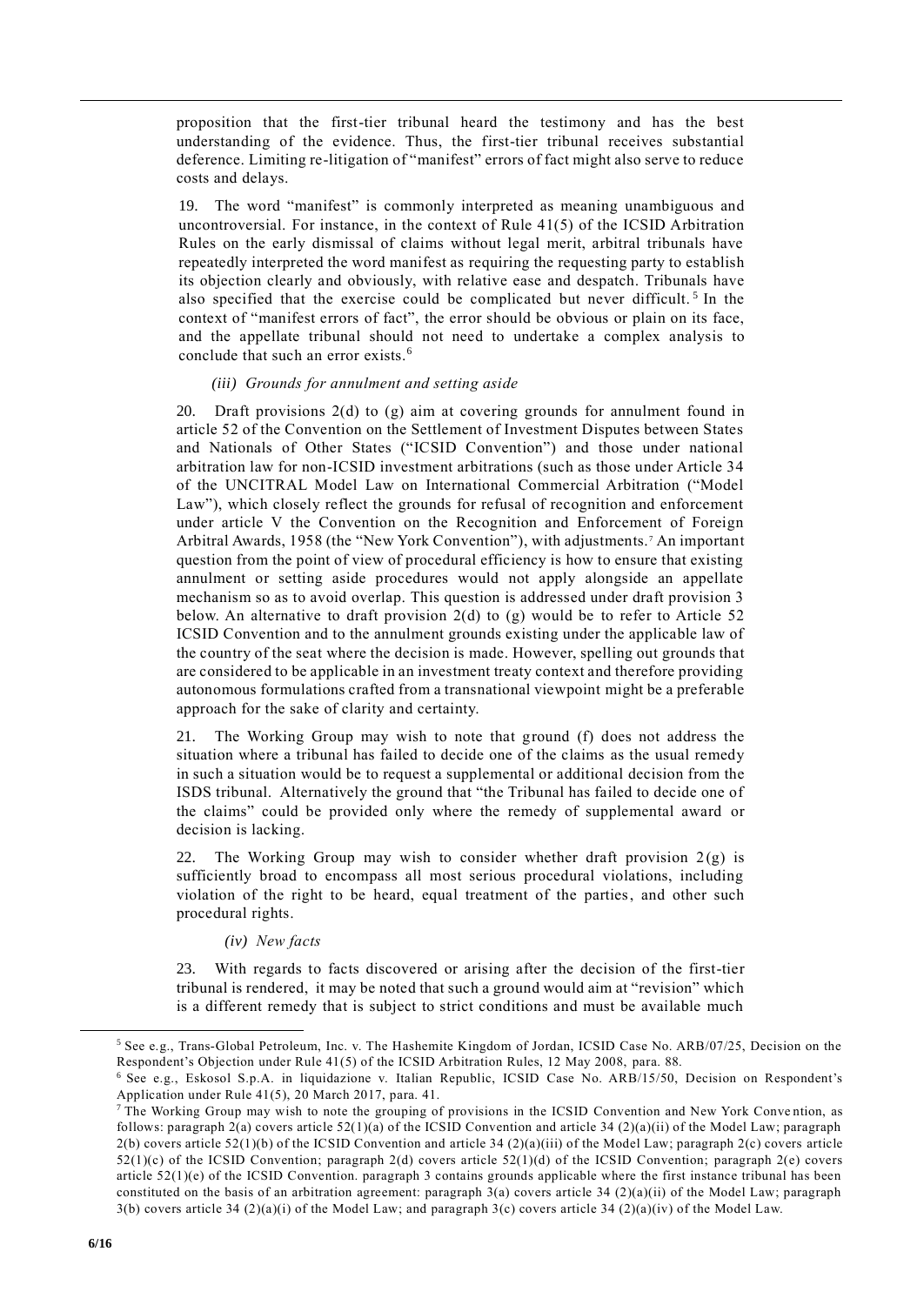longer than the appeal. Therefore, a question for consideration is whether such an application should be brought to the first-instance tribunal rather than the appellate tribunal.

24. If the Working Group were to decide that new facts should be a ground for appeal, a draft provision on this matter could reads as follows: *"A disputing party may appeal a decision on the ground of new facts that were not known at the time of the proceedings before the first-tier tribunal rendered its decision and which could have been a decisive factor in reaching the decision."* A further question for consideration is whether the party invoking the new facts should show that the facts were unknown to the first-tier tribunal and that the ignorance of the facts was not due to its negligence.

## **3. Timeline**

25. The Working Group may wish to consider draft provision 3 below addressing the timeline and conditions for bringing an appeal.

#### *Draft provision 3*

*A disputing party may appeal a decision within [90][60][120] days from the date the decision of the first-tier tribunal is [rendered][notified to the parties].*

#### *Comments on draft provision 3*

26. Draft provision 3 reflects the parties' "right to appeal" rather than the "right to request leave of an appeal" (A/CN.9/1050, para. 113).

27. With regard to the time frame for appeal, suggestions were made, ranging from 60, 90 to 120 days. The Working Group may wish to consider the starting point for such time frame (A/CN.9/1050, para. 93). It may also wish to consider whether different time frames would need to be determined, depending on the type of decisions that would be appealable.

## **4. Suspensive effect of appeal**

28. The Working Group may wish to consider draft provision 4 below addressing the effect of appeal.

## *Draft provision 4*

*1. A disputing party shall not seek to review, set aside, annul, revise or initiate any other similar procedure in relation to a decision by the first-tier tribunal before any other fora.*

*2. No action for enforcement of a decision by the first-tier tribunal may be brought until either [90][60][120] days from the issuance of the decision by the first-tier tribunal has elapsed and no appeal has been initiated, or until an initiated appeal has been decided or withdrawn.*

#### *Comments on draft provision 4*

29. The establishment of an appellate mechanism raises the question of the interplay between this mechanism and existing annulment/setting aside and enforcement stages.

30. The Working Group may wish to note that any parallel proceedings for review or annulment should be excluded. With regards to enforcement proceedings, automatic stay would limit parallel proceedings and avoid having one of the parties proceed with enforcement proceedings in a given jurisdiction. Accordingly, draft provision 4 prohibits annulment/setting aside proceedings and provides that a disputing party shall not seek enforcement of decisions by first-tier tribunals until the lapse of time for appeal (A/CN.9/1050, para. 114; see also A/CN.9/1004/Add.1, para. 42).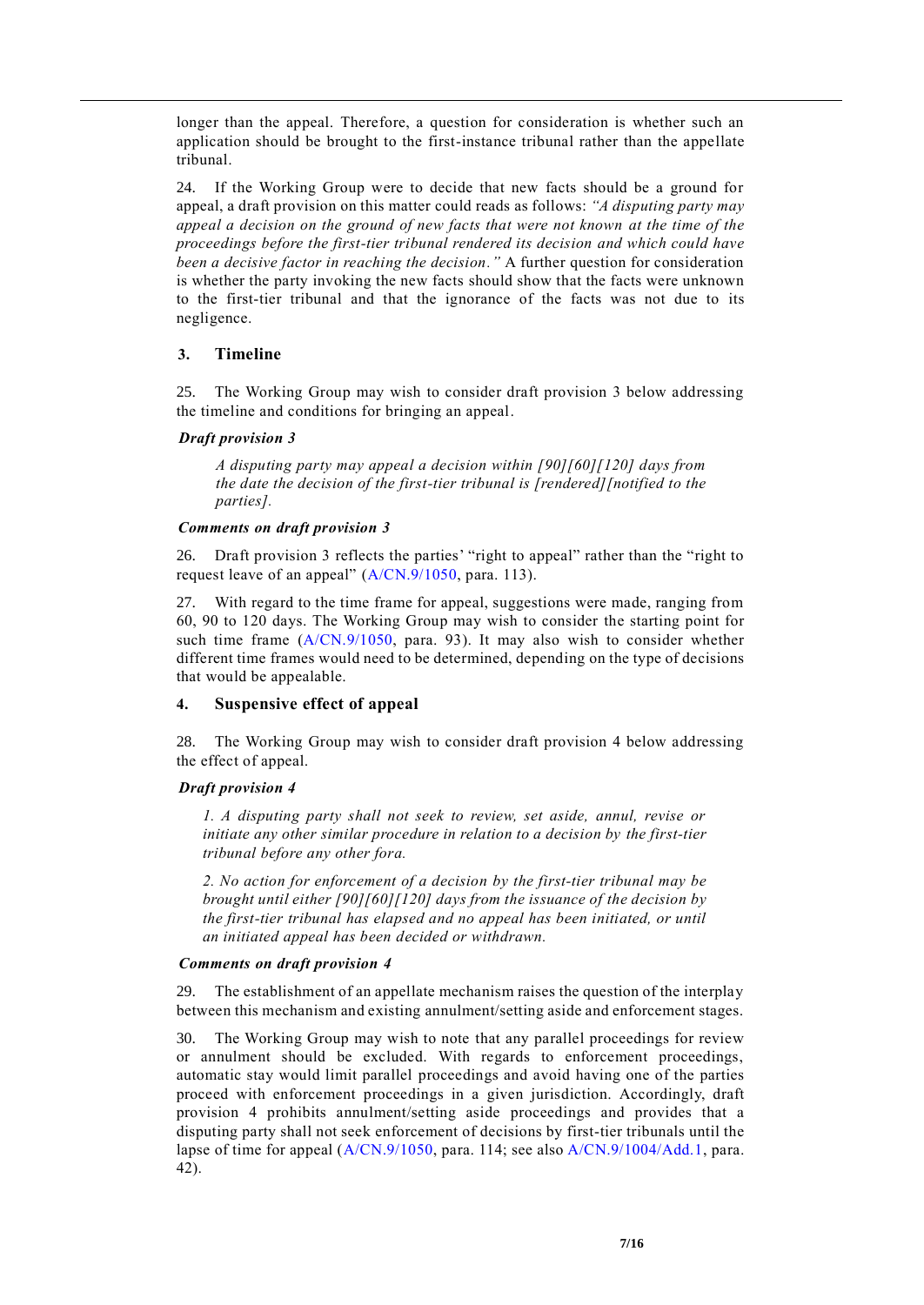31. The legal issues to be considered require taking into account the distinction between ICSID and non-ICSID arbitrations, which are subject to different legal regimes.

32. In the case of ICSID arbitration, the Washington Convention establishes a selfcontained procedural framework, governed exclusively by public international law. In ICSID arbitration, the arbitration law of the seat plays no role and national courts have no jurisdiction in aid or control of the arbitration.

33. By contrast, non-ICSID investor-State arbitrations are subject to a national arbitration law. For non-ICSID arbitrations, the national courts thus play a role in support and control of investment arbitrations. It may be noted that, under draft provision 2, the scope of review includes grounds for annulment and setting aside, thereby indicating that the appellate mechanism would be designed to substitute rather than be combined with any annulment-type review present under national law (or the ICSID Convention). The addition of a second layer of review would make the courts' supervisory role largely unnecessary. <sup>8</sup> This would mean that a domestic court examining a request for setting aside of a first-tier tribunal decision should not admit an action from the disputing parties for setting aside such decision.

34. In order to implement the appellate mechanism, a waiver of judicial review in respect of such decisions should be provided for. Implementation of such a waiver is also connected to the more general question of implementation of reform options, and the possible development of a multilateral instrument on ISDS reform (see A/CN.9/WG.III/WP.194). Indeed, the multilateral instrument implementing the reform options (or establishing the appellate mechanism) could regulate these matters to avoid uncertainties regarding court intervention. With regard to ICSID awards, the appellate mechanism could similarly exclude any annulment of ICSID awards under Article 52 of the ICSID Convention.

35. Regarding solutions aimed at reducing the need to amend domestic laws governing such procedure should an appellate mechanism be established (A/CN.9/1050, para. 95), it should be noted that any new multilateral mechanism usually requires the conclusion of a convention so as to be made applicable in the legal order of each State Party as well as among them.

36. A further question to consider is that not all domestic laws would necessarily recognize such a waiver as a valid agreement to exclude the right to seek annulment before their courts. Therefore, States may need to consider passing legislation to this effect. In that context, it should also be provided that the arbitration (including the appeals phase, should it not be de-localized for all types of proceedings) must be seated in a State that is a party to the statute of the appellate mechanism if it is set up as a permanent body. Otherwise, in circumstances where the seat is situated in a third State, there is a risk that such State would not recognize the waiver of judicial review as valid.

37. Further analysis and research regarding the interplay of any time frames under the appellate mechanism with those under existing instruments currently applicable in ISDS (such as the New York Convention and the ICSID Convention,) including any statute of limitation in other international conventions or domestic laws (A/CN.9/1050, para. 94) are contained in the document referred to in para. 2 above.

## *Enforcement*

38. The Working Group may wish to note that the matter of avoidance of multiple procedures is covered under documents A/CN.9/WG.III/WP.— (addressing general questions) and A/CN.9/WG.III/WP.— (reproducing a note on the topic by the ICSID Secretariat).

<sup>8</sup> MP and GKK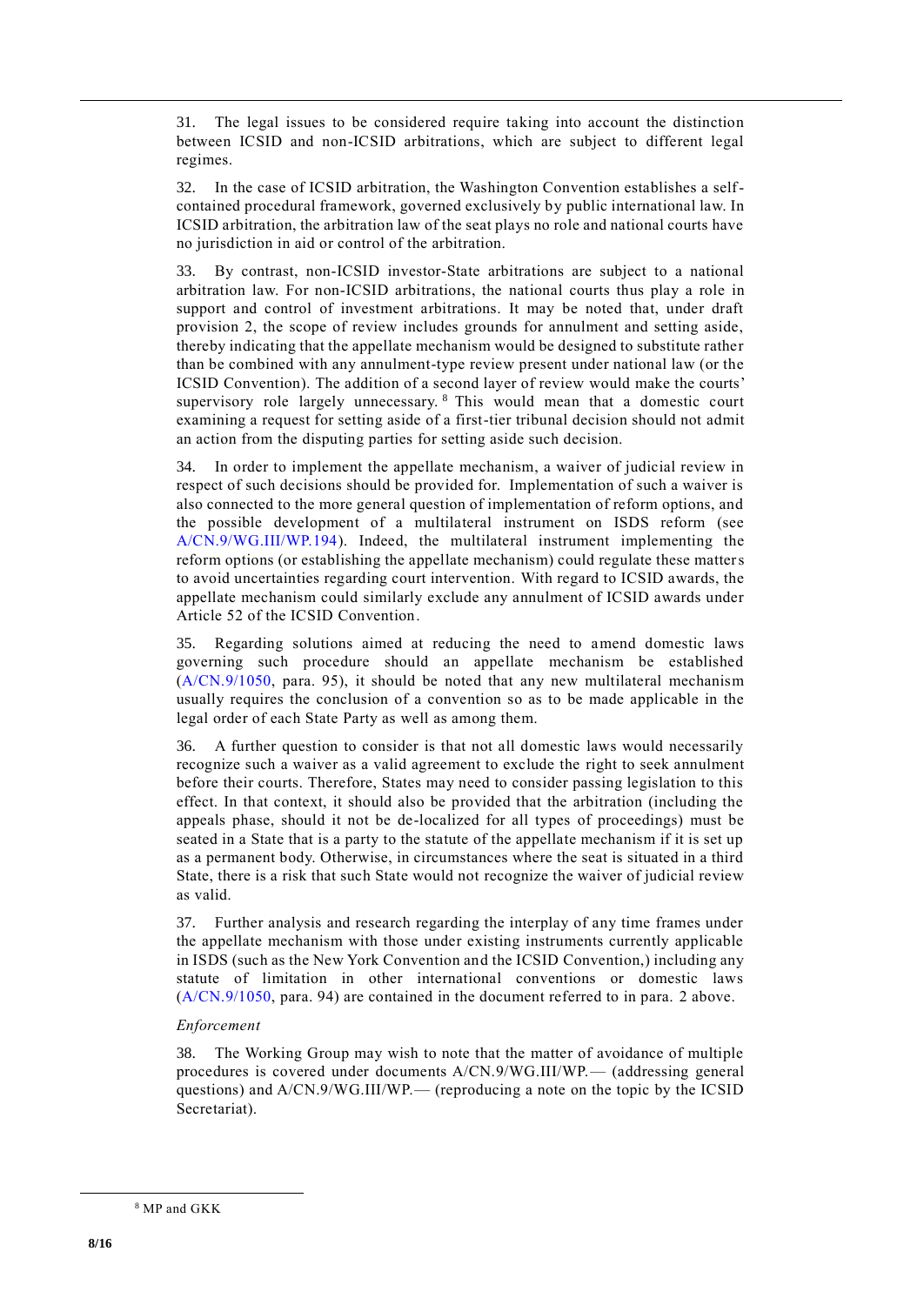#### **5. Decisions by the appellate tribunal**

39. The Working Group may wish to consider draft provision 5 below addressing the decisions that the appellate tribunal may take.

#### *Draft provision 5*

*1. The appellate tribunal may confirm, modify or reverse the decisions of the first-tier tribunal. Its decision shall specify precisely how it has modified or reversed the relevant findings and conclusions of the first-tier tribunal. Its decision shall be final and binding on the parties.*

*2. The appellate tribunal may also annul in whole or in part the decisions of the first-tier tribunal on any of the grounds set forth in draft provision 2(d) to (g) [, upon request by a party].* 

*3. Where the facts established by the first-tier tribunal so permit, the appellate tribunal shall apply its own legal findings and conclusions to such facts and render a final decision.*

*Option 1: If that is not possible, it shall refer the matter back to the firsttier tribunal with detailed instructions [or, when a challenge based on the fact that the tribunal was not constituted in accordance with the applicable rules or lack impartiality or independence has been upheld, to a new tribunal to be constituted and to operate under the same rules as the firsttier tribunal*].

Option 2: [*If that is not possible, it may refer back to the first-tier tribunal with detailed instructions and either party may seize the first-tier tribunal to amend the decision accordingly.]*

*The decision by the first-tier tribunal as amended shall be [final][subject to appeal. The appellate tribunal shall render a final decision].* 

*[4. Decisions by the appellate tribunal are not subject to any annulment or setting aside procedures and are final and enforceable].* 

#### *Comments on draft provision 5*

- *Confirm, reverse, modify or annul the decisions*

40. Paragraph 1 reflects the support expressed for the appellate tribunal to be able to confirm, modify, or reverse the first-tier decision, which would make the decision final and binding on the parties as confirmed, modified or reversed (A/CN.9/1050, para. 113; see also A/CN.9/1004/Add.1, para. 40).

41. Paragraph 2 provides that an appellate body should have the authority to annul or set aside an award, based on the grounds listed in draft provision 2(d) to (g). It further contains the option of annulment upon request of a party  $(A/CN.9/1050, \text{ paras.})$ 99 and 113; see also A/CN.9/1004/Add.1, paras. 30 and 40).

- *Remand authority*

42. Paragraph 3 provides for a remand authority when the appellate tribunal would not be in a position to complete the analysis. It contains options for consideration by the Working Group.

43. At the thirty-eighth and fortieth sessions of the Working Group, differing views were expressed with regard to the ability of the appellate tribunal to remand a case to the first-tier: views were expressed that an appellate tribunal should have a broad remand authority; yet, other views were that remand authority should be provided only in specific circumstances or under limited grounds, where the appellate tribunal would not be in a position to complete the legal analysis based on the facts available before it, and still other views were expressed that in light of costs and time considerations, remand should not be possible (A/CN.9/1050, paras. 101-104; see also A/CN.9/1004/Add.1, para. 41).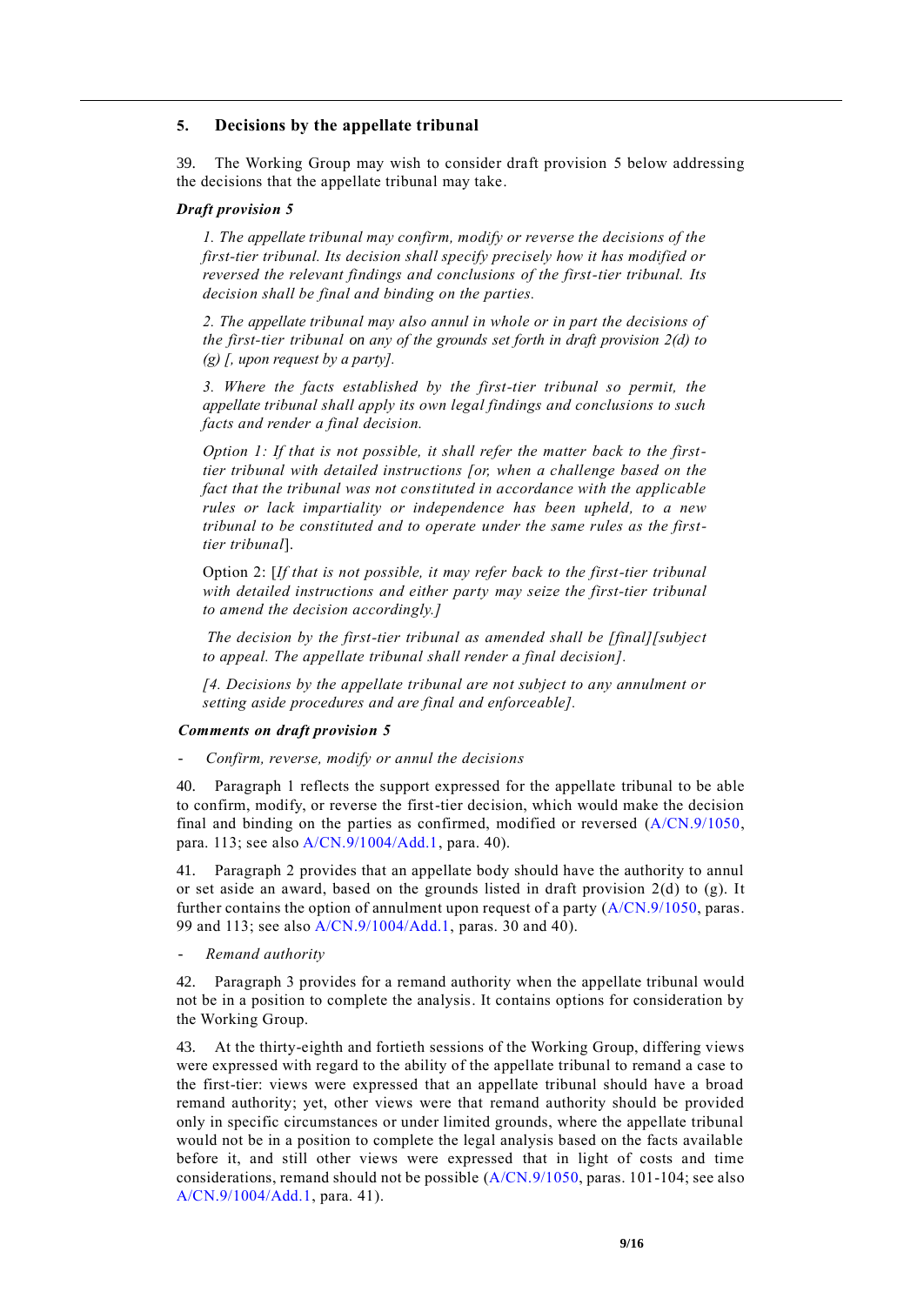44. The Working Group may wish to note that the advantages and disadvantages of granting an appellate tribunal remand authority are closely connected to the standard of review and to the option retained for the establishment of the appellate mechanism (A/CN.9/1050, para. 113). If the scope of review is limited to review of law, remand authority is needed, as the appellate tribunal will lack the necessary information on facts. However, remand might be difficult to implement, in particular in a situation where the appellate tribunal would find procedural irregularities (for example, lack of independence), which would make it inappropriate to remand the case to the first-tier tribunal. Remand might work better as an option, not an obligation, and this option approach would work better where the standard of review includes both law and facts. Then, remand would be more efficient in the context of a standing mechanism, also providing for a standing first-tier body. Remand could also be workable on decisions rendered by ad hoc first-tier tribunals, provided a procedure is designed to allow for the suspension of their functions, pending the decision by the appellate tribunal.

### *Finality of the decisions of the appellate tribunal*

45. Regarding draft paragraph 4, the Working Group may wish to consider whether it should be provided that decisions by the appellate tribunal are not subject to any annulment or setting aside procedures.

### **6. Duration of the appellate proceedings**

46. The Working Group may wish to consider draft provision 6 on the limits to the duration of the appellate proceedings below.

#### *Draft provision 6*

*1. The appeal proceedings shall not exceed [--] days from the date a party to the dispute formally notifies its decision to appeal to the date the appellate tribunal issues its decision. For appeals on the grounds under draft provision 2(--) and (--), and for appeals on [list the procedural measures], the appeal proceedings shall not exceed [--] days.*

*2. When the appellate tribunal considers that it cannot issue its decision in time, it shall inform the disputing parties in writing of the reasons for the delay together with an estimate of the period within which it will issue its decision. In no case should the proceedings exceed [--] days*.

## *Comments on draft provision 6*

47. Regarding reasonable time frames within which the appellate tribunal would be required to render its decision, the guiding principles discussed were that timelines should be short and be strictly adhered to by the appellate tribunal, and that they need to take into account timeliness to avoid unnecessary delay in the resolution of disputes and correctness (A/CN.9/1050, para. 113; see also A/CN.9/1004/Add.1, paras. 33 and 55). Suggestions ranged from 90 days, 180 days, to a maximum of 300 days, should the appellate tribunal extend the time (A/CN.9/1050, para. 106). The Working Group may wish to note that recent investment treaties tend to provide for a timeline of 180 days for the appellate tribunal to render its decision from the commencement of the proceedings.

48. The Working Group may wish to consider the suggestion in the second sentence of paragraph 1 for the application of accelerated proceedings in certain instances where the subject of the appeal is limited to a distinct issue (for example, for some procedural questions, or certain grounds for appeal). Accelerated procedure would include the possibility of, in addition to shorter timelines, even more efficient procedures, such as the case being heard by a single member, with limited briefing.

49. The Working Group may wish to consider whether the discretion of the appellate tribunal to extend the timelines should be limited, with the provision defining the limited circumstances in which delays might be allowed, and whether an exhaustive determination of such circumstances is possible.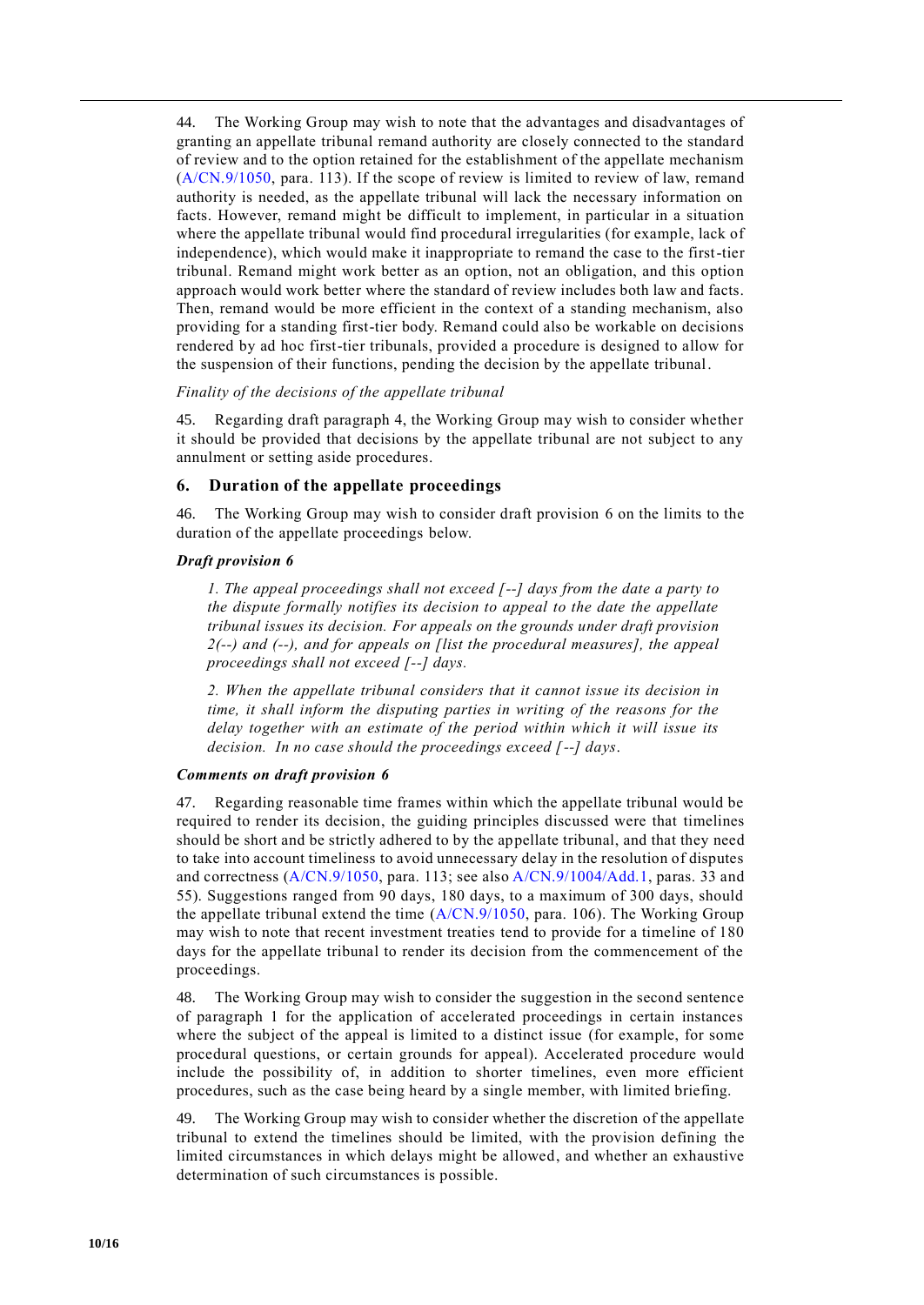50. Regarding an analysis of the issue of timelines, considering other comparable appellate mechanisms, it may be noted that most appeal mechanisms take more than one year to issue their decisions, even close to two years in a number of cases, and do not prescribe hard deadlines.<sup>9</sup> When specific deadlines are determined, empirical data demonstrates systematic non-compliance with timelines. 10 Moreover, providing for hard deadlines that re not complied with creates uncertainty about the fate of the appeal, which should be avoided.

51. Regarding the possible measures to ensure compliance with the time frames and the consequences for non-compliance, the Working Group may wish to consider several options from non-coercive to more radical measures. The appellate tribunal could describe the steps taken to comply with the timeline and suggest any modifications to the procedures and practice to ensure that any failure to comply with the deadline is not repeated. The appellate tribunal may also be required to use its best efforts to meet the time limits and have a duty to advise the parties if it is unable to comply with the deadline and to state when it anticipates issuing the decision. Another option would be for the appellate tribunal to obtain the parties' consent to extend a prescribed deadline. A more radical measure would consist in reducing the pay of the judges of the appellate tribunal in proportion to the length of the delay.<sup>11</sup> If a permanent body does not comply with deadlines, it may also be for structural reasons, for instance insufficient resources, which would be a matter for the constituting States to address.

#### **7. Post-decision remedies**

52. Draft provision 7 provides for post-decision remedies, including interpretation and correction (A/CN.9/1050, paras. 105 and 113; see also A/CN.9/1004/Add.1, para. 46).

#### *Draft provision 7*

*1. The appellate tribunal may correct any errors in computation, any clerical or typographical errors or any errors of similar nature on the request of a party, with notice to the other party, or on its own initiative within [30] days of the date of the decision it rendered.*

*2. If so agreed by the parties, a party, with notice to the other party, may request the appellate tribunal to give an interpretation of a specific point or part of the decision. If the appellate tribunal considers the request to be* 

<sup>9</sup> For instance, the International Criminal Court (ICC) does not specify any deadline for its Appeals Chamber to issue its decisions. Rule 156(4) of the Rules of Procedure and Evidence of the ICC states that the appeal shall be heard as expeditiously as possible. Based on the ICC website and the decisions of the Appeals Chamber, the time period between the filing of the appeal or grant of leave to appeal and the Appeals Chamber's decisions varied between 440 days and 796 days. Likewise, the statute of the International Criminal Tribunal for the former Yugoslavia (ICTY) does not provide any timeline for the Appeals Chamber to render its decisions. A sample of cases shows that the time period between the judgement of the first instance and the Appeals Chamber's decisions ranged from 394 days to 828 days. However, Rule 116bis of the Rules of Procedure and Evidence provides for expedited appeals procedure, on the basis of the original record of the first instance and written brie fs only, for specific decisions such as preliminary motions. In one example of such expedited procedure, the appeals decision was issued 23 days after the first instance decision (Case No.: IT-02-54-AR65.1, Appeals Chamber's Decision of 17 March 2006). Similar procedures can be found for the International Criminal Tribunal for Rwanda. Based on a review of some cases, the time periods between the original decision and the Appeals Chamber's decisions ranged from 375 days to 1,004 days. In comparison, studies on ICSID annulment procedures report durations of 639 days or 730 days between the registration of the annulment request and the decision of the ad hoc committee.

<sup>&</sup>lt;sup>10</sup> Pursuant to Article 17.5 of the DSU, the Appellate Body should issue its report within 60 days of the appeal notification. If it cannot comply with this deadline, it shall inform the Dispute Settlement Body in writing of the reasons for the delay and issue the report within 90 days of the appeal notification. Based on a report of USTR on the Appellate Body of the WTO dated February 2020, before 2011, the Appellate Body met the 90-day deadline in an overwhelming majority of cases (87 out of 101 appeals). In 14 cases the Appellate Body obtained the parties' consent to exceed that deadline. After 2011, the average length of an appeal was 133 days. After 2014, not a single appeal has been completed within the 90-day deadline. The average for appeals filed from May 2014 to February 2017 was 149 days.

<sup>&</sup>lt;sup>11</sup> The ICC International Court of Arbitration has established such a practice since 2016. The Court may lower the fees unless it is satisfied that the delay is attributable to factors beyond the arbitrators' control or to exceptional circumstances, an d without prejudice to any other measures that it may take, such as replacing one or more of the arbitrators. See Note to Parties and Arbitral Tribunals on the Conduct of the Arbitration Under the ICC Rules of Arbitration, 1 January 2021, para. 156.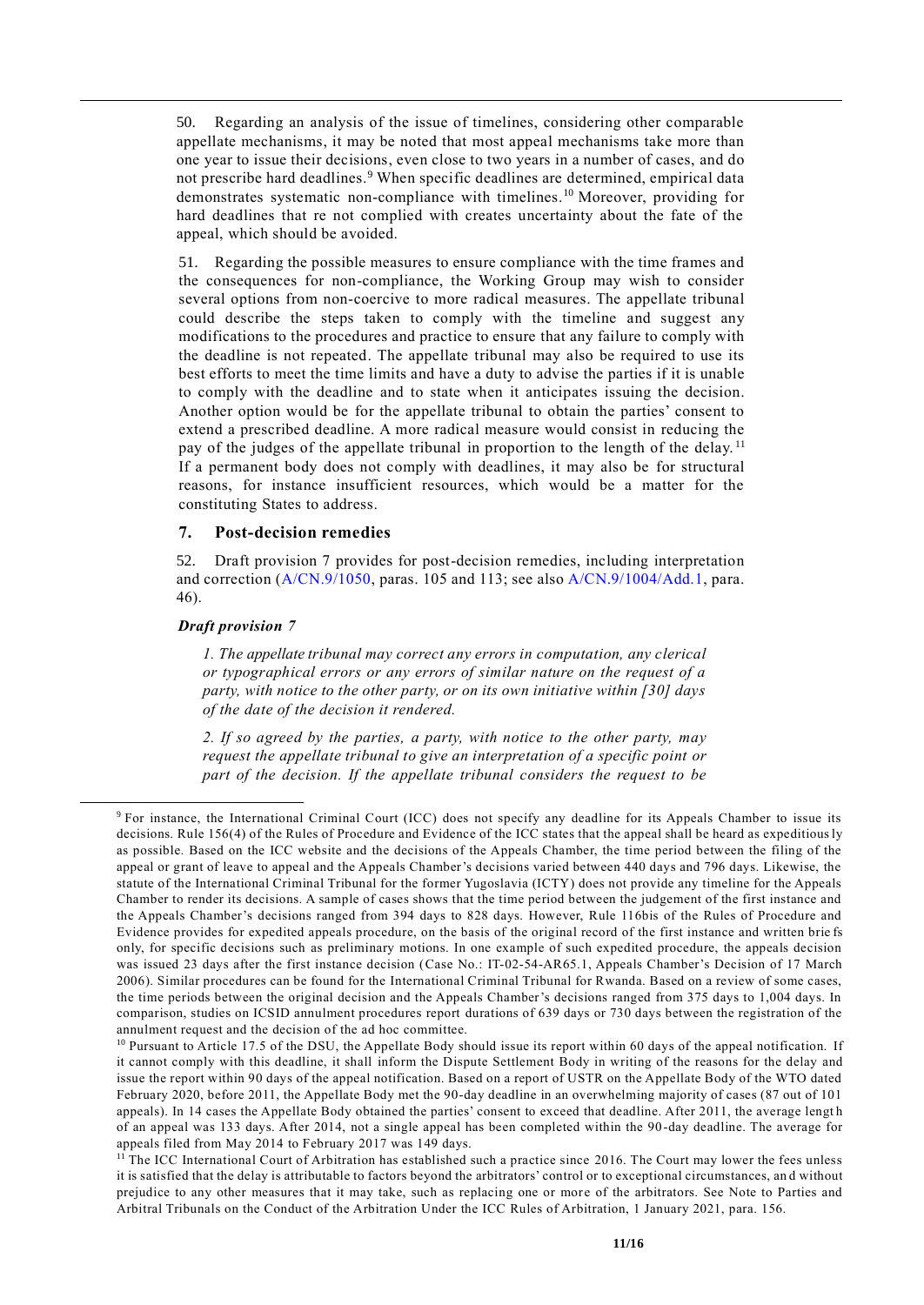*justified, it shall make the correction or give the interpretation within [30] days of receipt of the request. The interpretation shall form part of the decision.*

## **8. Manageable case load and issue of systematic or frivolous appeal**

53. The Working Group agreed that further elaboration was needed regarding how to ensure a manageable caseload and to avoid systematic appeals by disputing parties.

## **a. Scope of review in article 2**

54. A first approach would be to ensure that the scope of review in article 2 would not result in a large number of appeals, possibly by introducing a control mechanism to filter or dismiss frivolous or dilatory appeals that would not meet on a prima facie basis the grounds for appeal (A/CN.9/1050, para. 113).

55. This could be implemented through an institution or a body which, by assigning cases within the appeals facility to one or the other chamber or team of judges would also monitor, control and apply filter, and dismiss cases. This question is therefore also closely connected to the overall organization of the appellate mechanism and the various organs that will compose it. In addition, the Working Group may wish to consider whether to allow the tribunal to make use of sanctions against frivolous appeal on jurisdiction.

## **b. Rules of procedure and evidence**

56. The Working Group may wish to consider that the rules of procedure to be adopted by the appellate mechanism would also have an impact on the manageability of case load and might assist to filter claims. While such rules would need to be determined by the appellate mechanism itself, a generic provision referring to them might be considered, as follows.

## *Draft provision 8*

*The appellate tribunal shall ensure that the proceedings are held in a fair and expeditious manner and that proceedings are conducted in accordance with the rules of procedure and evidence.*

## *Comment on draft provision 8*

57. The rules of procedure and evidence would contain indications that parties must submit the arguments for appeal, clear references to the records, the factual and the legal basis for appeal; they could have the obligation to not only show that the firsttier tribunal committed an error, but also to prove that this error caused a miscarriage of justice, which would imply a rather higher threshold than simply a reassessment of the evidence. The rules could also provide a detailed list of issues the requesting party must submit to ensure that there is no unnecessary back and forth between the tribunal and the parties.

## **b. Early dismissal mechanism**

58. The Working Group may wish to consider the following draft provision on early dismissal of manifestly unfounded appeals, modelled after Rule 41(5) of the ICSID Arbitration Rules (A/CN.9/1050, para. 59):<sup>12</sup>

## *Draft provision 9*

*1. A party may, no later than 30 days after the notice of appeal, and in any event before the first session of the appellate tribunal, file an objection that* 

 $12$  As indicated by ICSID, some investment treaties contain procedures similar to Rule 41(5), which are applicable to cases brought to ICSID under these instruments. An example of this is Articles 10.20.4 and 10.20.5 of the United States-Dominican Republic - Central America Free Trade Agreement (CAFTA). These provisions were invoked in: Pac Rim Cayman LLC. v. *Republic of El Salvador*, ICSID Case No. ARB/09/12, Decision on the Respondent's Preliminary Objections Under CAFTA Articles 10.20.4 and 10.20.5, August 2, 2010; and *Railroad Development Corporation v. Republic of Guatemala*, ICSID Case No. ARB/07/23, Decision on Objection to Jurisdiction CAFTA Article 10.20.5, November 17, 2008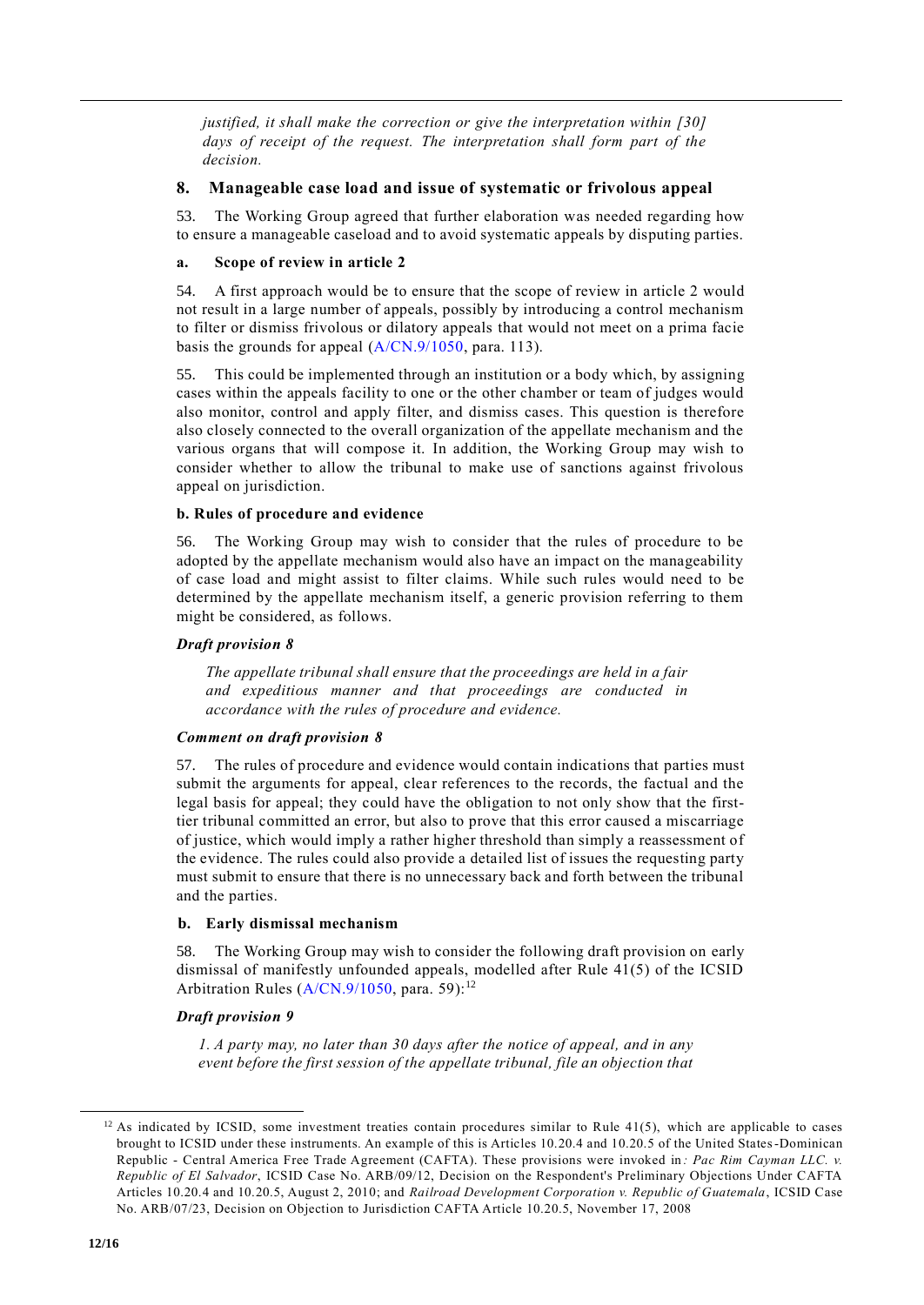*the appeal is manifestly without merit. The party shall precisely indicate the basis for the objection.* 

*2. The appellate tribunal, after giving the other party the opportunity to present its observations on the objection, shall, at its first session or promptly thereafter, notify the parties of its decision on the objection. The decision of the Tribunal shall be without prejudice to the right of a party to object, in the course of the proceeding, that an appeal lacks merit.*

## *Comments on draft provision 9*

59. The purpose of draft provision 9 would be to dispose of unmeritorious appeals at the preliminary stage of a proceeding. It would apply to appeals on jurisdiction, as well as on the merits. If the entire appeal were to be dismissed because of a manifest lack of merit, the appellate tribunal would render a decision which disposes of the appeal. The Working Group may wish to consider whether an early dismissal mechanism should be provided, given the risk that such a mechanism might result in additional delays, and in light of the possibly already existing disincentives for bringing a frivolous appeal.

### **c. Security for costs**

60. The Working Group considered that security for costs could deter unnecessary or frivolous appeals and could function as a filter to ensure the manageability of appeals.<sup>13</sup> The Working Group may wish to consider the following draft provision on security for costs:

### *Draft provision 10*

*1. The appellate tribunal may request the [appellant][investor] to provide security for the costs of appeal [and for any amount awarded against it in the provisional decision of the first-tier tribunal]. It may also request the placement of a bond of up to – percent of the amount of the decision of the first-tier tribunal that is appealed.*

*2. [*criteria/requirements for ordering security for costs – Guidance on amount*]*

## *Comments on draft provision 10*

61. It was noted in the Working Group that if understood as a filter, the security for cost should nevertheless not be excessively high, so as to avoid limiting the access to justice for small and medium-sized enterprises in particular, in addition to other investors. It was suggested that specific criteria/requirements for ordering security for costs should be provided and that guidance should be provided to the appellate tribunal regarding the amount of security for cost  $(A/CN.9/1050, \text{ paras. } 109-111)$ . Also, in light of the suspensive effect of appeal, and the accrual of interest, paragraph 1 provides for the possibility to post a bond to prevent frivolous appeals

62. The Working Group may wish to note the options contained in paragraph 1 and consider whether security for costs should apply to the party making the appeal. The Working Group may wish to consider whether security for costs could become a condition for presenting an appeal, with possible exceptions for SMEs and small claims, or for appeals by Least Developed Countries.

63. Paragraph 2 would aim at limiting the scope of security for costs by providing specific criteria/requirements for ordering security for costs. It is meant to include specific guidance to the appellate tribunal with regard to the amount. It is suggested that this provision would follow the text to be developed by the Working Group on this matter (see document [*reference to be included*] (on procedural rules reform)).

<sup>&</sup>lt;sup>13</sup> The Working Group may wish to consider document  $A/CN.9/WG.III/WP.192$  on security for cost and frivolous claims and may wish to consider this issue in light of its more general consideration of the topic.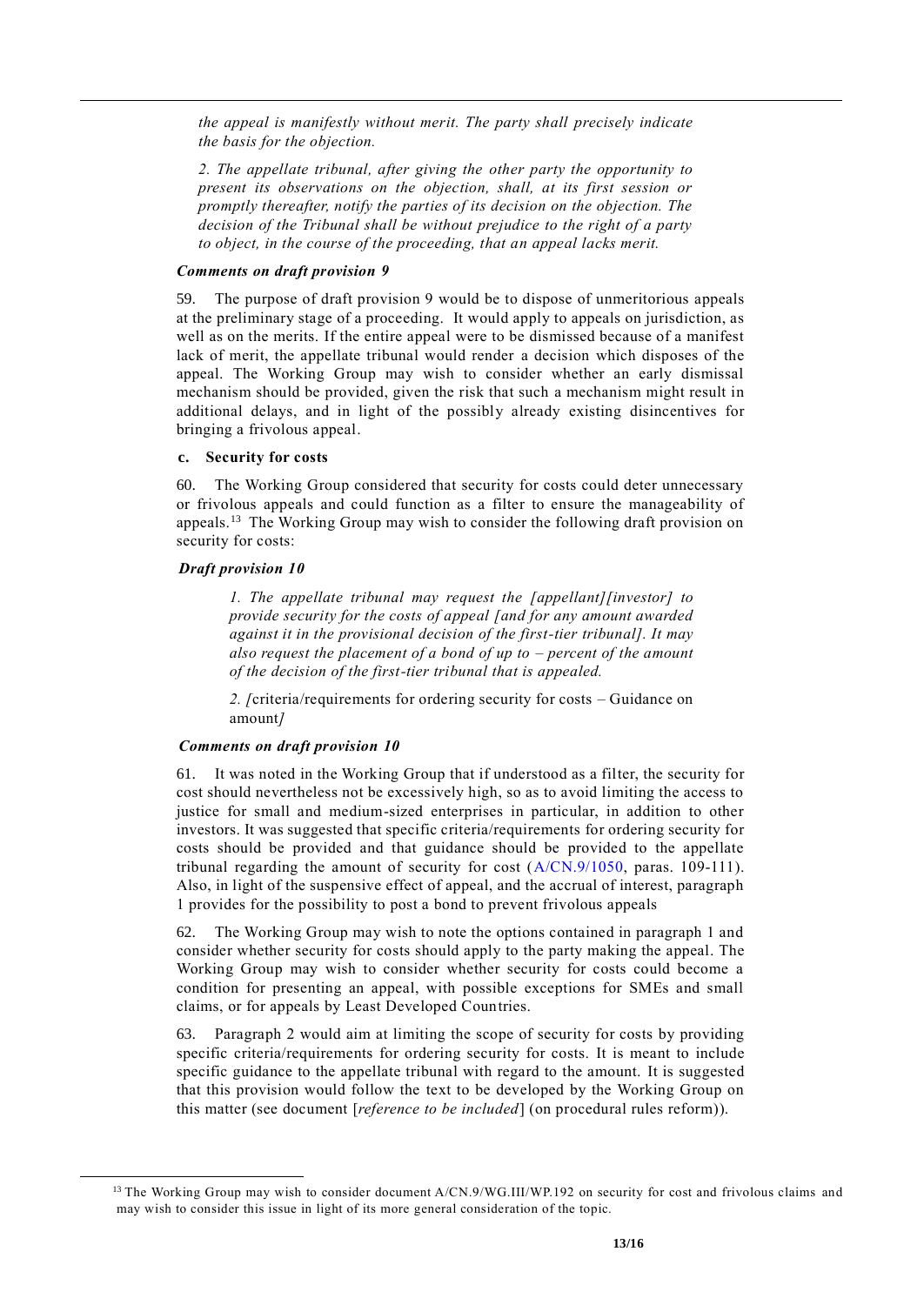## **B. Additional draft provisions**

## **1. Miscellaneous provisions**

64. The Working Group may wish to note that, besides the questions of selection, appointment, removal methods for adjudicators at the appellate level which were preliminarily discussed at the fortieth session (A/CN.9/1050, paras. 45-47; see also A/CN.9/WG.III/WP.— (Selection and appointment of ISDS tribunal members), the provisions to be addressed include the notice of appeal, the written pleadings of the parties (content and time limits for filing), the extension of deadlines, the hearing (open or confidential), the evidence, provisional measures, default of one party, discontinuance, the content of the decision, and the publication of decisions.

65. If the appellate mechanism is institutional, the Working Group might also wish to consider the administrative services to be provided.

## **2. Draft provisions for a multilateral instrument**

66. The Working Group requested the Secretariat to prepare a draft provision on possible declarations/reservations by States, providing flexibility with regard to the type of decisions that could be subject to appeal  $(A/AN.9/1050)$ . In that light, the Working Group may wish to consider the following draft provision:

*"A Party to this Convention may declare that the right to appeal [can][cannot] be exercised in relation to the following decisions: [(a) decision on jurisdictions; --*

## **C. Options for establishing an appellate mechanism**

## **1. General comments**

67. In considering the various possible models below, the Working Group may wish to keep in mind the view expressed by some delegations during preliminary discussions at its resumed its thirty eighth session, that States parties to an investment treaty should be given the opportunity to express their views on treaty interpretation during the appellate procedure and appellate tribunals should be required to accord deference to any joint interpretation by treaty parties or to treat it as binding when the treaty designate it as such (while also noting the need to ensure the independence and impartiality of the appellate tribunal) (A/CN.9/1004/Add.1, para. 47). It may be noted that diverging views were expressed on whether a decision by an appellate tribunal should be subject to confirmation or some review by the States parties to the relevant investment treaty (see the review of interim panel reports, or adoption of the panel or Appellate Body Reports, in the WTO through reverse consensus) (A/CN.9/1004/Add.1, para. 48).

68. In addition, the Working Group may wish to note that the form under which the appellate mechanism would be established will have an impact on the ability of such mechanism to harmonize an increasingly fragmented international jurisprudence and law and to contribute to consistency, integrity and certainty.

## **2. Possible models**

## a. *Appellate mechanism for application by treaty Parties, parties to an investment contract, disputing parties or institutions*

69. An appellate mechanism may be developed as a model (i) for inclusion in investment treaties by Parties, or in investment contracts, (ii) for use on an ad hoc basis by disputing parties, or (iii) as an option available under the rules of institutions handling ISDS cases. The development of a model appellate mechanism would ensure that the appellate process available in ISDS would be harmonized to the extent that the users would not alter it. However, the appellate mechanism would function in a decentralized manner. While such a mechanism would aim at ensuring correctness of decisions, the Working Group may wish to consider that its impact on consistency and predictability might be more limited.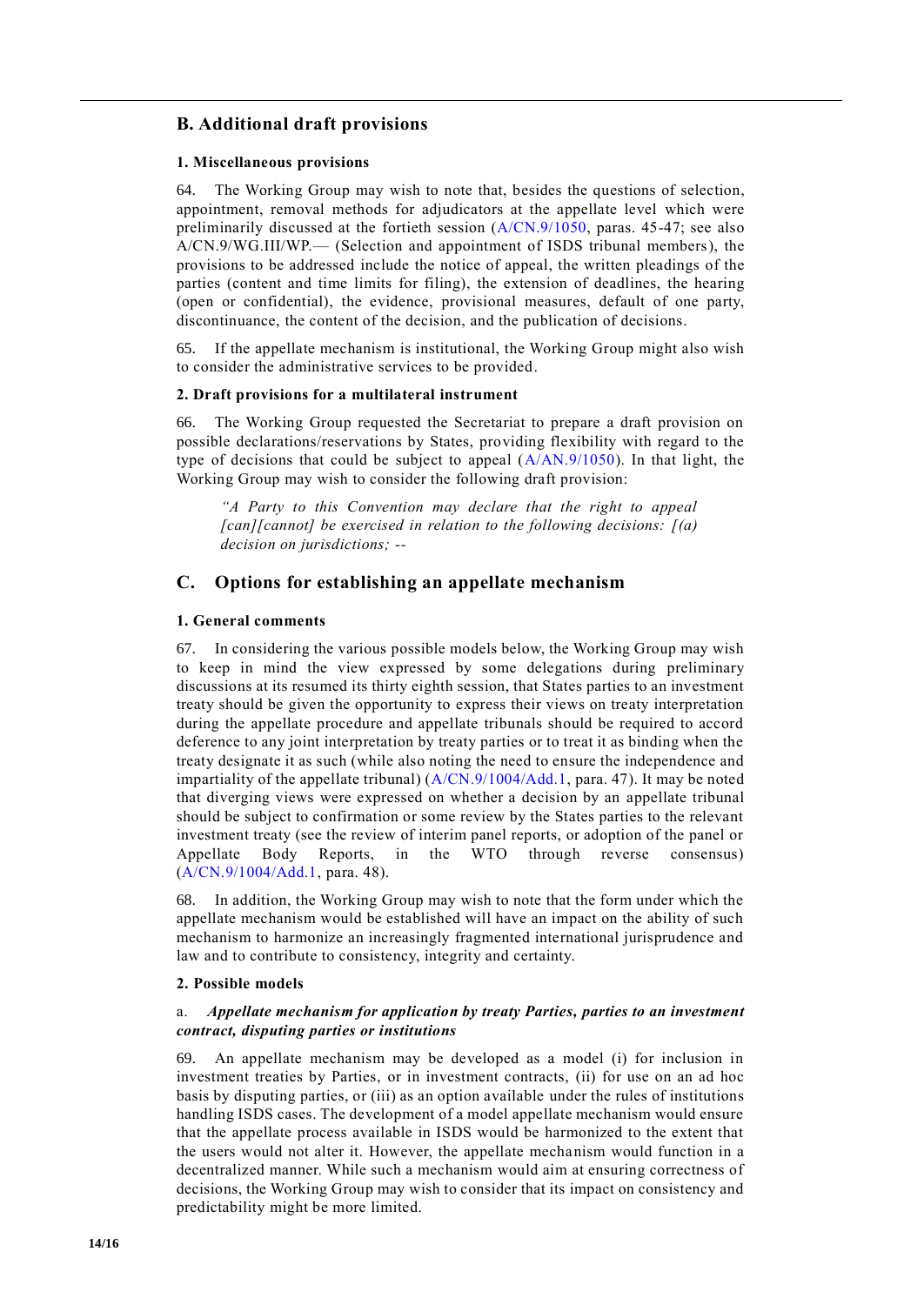#### (i) *Treaty-specific appellate mechanism*

70. The proposal for an appellate mechanism in ISDS found its way in investment treaties as programmatic language, with some investment treaties providing for the possibility of establishing an appellate mechanism in the future, either on a multilateral<sup>14</sup> or bilateral<sup>15</sup> basis. Certain treaties refer to both a multilateral agreement establishing an appellate mechanism in the future and negotiations regarding a bilateral appellate system, <sup>16</sup> some refer to a multilateral agreement establishing an appellate mechanism in the future,<sup>17</sup> and others to negotiations for a bilateral appellate system. <sup>18</sup> Recent treaties have included bilateral appeal mechanisms for decisions made by tribunals as part of a standing mechanism. <sup>19</sup>

#### (ii) *Ad hoc appellate mechanism*

71. An appellate mechanism could also be developed on a purely ad hoc basis, with the appellate panels being constituted by the parties on a case-by-case basis, following the same pattern as the constitution of first instance arbitral tribunals in the current ISDS framework based on international arbitration. Such appellate tribunals could be constituted in the context of particular disputes and in a manner similar to the way in which the first-level ad hoc arbitral tribunals were established.

#### (iii) *Institutional appellate mechanism*

72. An appellate mechanism could be developed for use by institutions handling ISDS cases, to the extent that the instrument that established the relevant institutions would permit such mechanism. This would come close to the setting up of a permanent body, hosted by an existing institution. The proposal by ICSID suggests that a single appellate mechanism under the ICSID framework would be preferable over multiple mechanisms under different treaties. The new facility was suggested to be designed so as to be compatible with any type of investment arbitration (under the ICSID Convention and Rules, the UNCITRAL Arbitration Rules or other rules).<sup>20</sup>

<sup>&</sup>lt;sup>14</sup> See, for instance, Article 28(10) of the 2004 United States Model Bilateral Investment Treaty (which originates from the 2002 Trade Promotion Authority legislation in the United States of America, 19 U.S.C. § 3802(b)( 3)(G)(iv), referring to "an appellate body [...] to provide coherence to the interpretations of investment provisions in trade agreements.") and the 2012 United States Model Bilateral Investment Treaty, articles 28 and 34, Annex D; see also the Comprehensi ve and Progressive Trans-Pacific Partnership (CPTPP), Article 9.23(11), which provides that if an appellate mechanism is constituted in the future, the awards rendered under the CPTPP will be subject to this mechanism. <sup>15</sup> See, for instance, Annex D to the 2004 United States Model Bilateral Investment Treaty.

<sup>&</sup>lt;sup>16</sup> Singapore-USA Free Trade Agreement of 6 June 2003 (1 January 2004), Article 15.19(10); Chile - USA Free Trade Agreement (1 January 2004), Article 10.19 (10), Annex 10-H; Morocco - USA Free Trade Agreement (1 January 2006), Article 10.19(10), Annex 10-D; Uruguay - USA Bilateral Investment Treaty (31 October 2006), Article 28(10), Annex E; Peru - USA Free Trade Agreement (1 February 2009), Article 10.20(10), Annex 10-D; Oman - USA Free Trade Agreement (1 January 2009), Article 10.19(9)(b), Annex 10- D; Panama - USA Free Trade Agreement (31 October 2012), Article 10.20(10), Annex 10-D; Colombia - USA Free Trade Agreement (2012), Article 10.20(10), Annex 10-D; Australia – Republic of Korea Free Trade Agreement (12 December 2014), Article 11.20(13), Annex 11-E; Central America Free Trade Agreement between Costa Rica, Dominican Republic, Guatemala, Honduras, Nicaragua, El Salvador, and USA (1 January 2009), Article 10.20(10), Annex 10-F.

<sup>17</sup>Panama – Peru Free Trade Agreement (1 May 2012), Article 12.21(9); Costa Rica – Peru Free Trade Agreement (1 June 2013), Article 12.21(9); Nicaragua – Taiwan Free Trade Agreement (1 January 2008), Article 10.20(9); Article 9.23(11), Comprehensive and Progressive Agreement for Trans-Pacific Partnership (CPTPP) between Australia, Brunei, Canada, Chile, Japan, Malaysia, Mexico, New Zealand, Peru, Singapore and Viet Nam, (30 December 2018); see also Dutch 2018 Model Investment Agreement, Article 15.

<sup>&</sup>lt;sup>18</sup> China - Australia Free Trade Agreement (20 December 2015). Article 9.23 provides: "Within three years after the date of entry into force of this Agreement, the Parties shall commence negotiations with a view to establishing an appellate mechanism to review awards rendered under Article 9.22 in arbitrations commenced after any such appellate mechanism is established. Any such appellate mechanism would hear appeals on questions of law."; Canada - Republic of Korea Free Trade Agreement (1 January 2015), Annex 8-E.

<sup>&</sup>lt;sup>19</sup> See for e.g. Canada-European Union Comprehensive Economic and Trade Agreement (CETA) (provisionally in force since 21 September 2017), Chapter 8, Section F; European Union-Viet Nam Investment Protection Agreement (signed on 30 June 2019), Chapter 3, Section B; European Union-Singapore Investment Protection Agreement (signed on 19 October 2018).

<sup>&</sup>lt;sup>20</sup> See ICSID Secretariat (2004), Possible Improvements of the Framework for ICSID Arbitration, Discussion Paper.